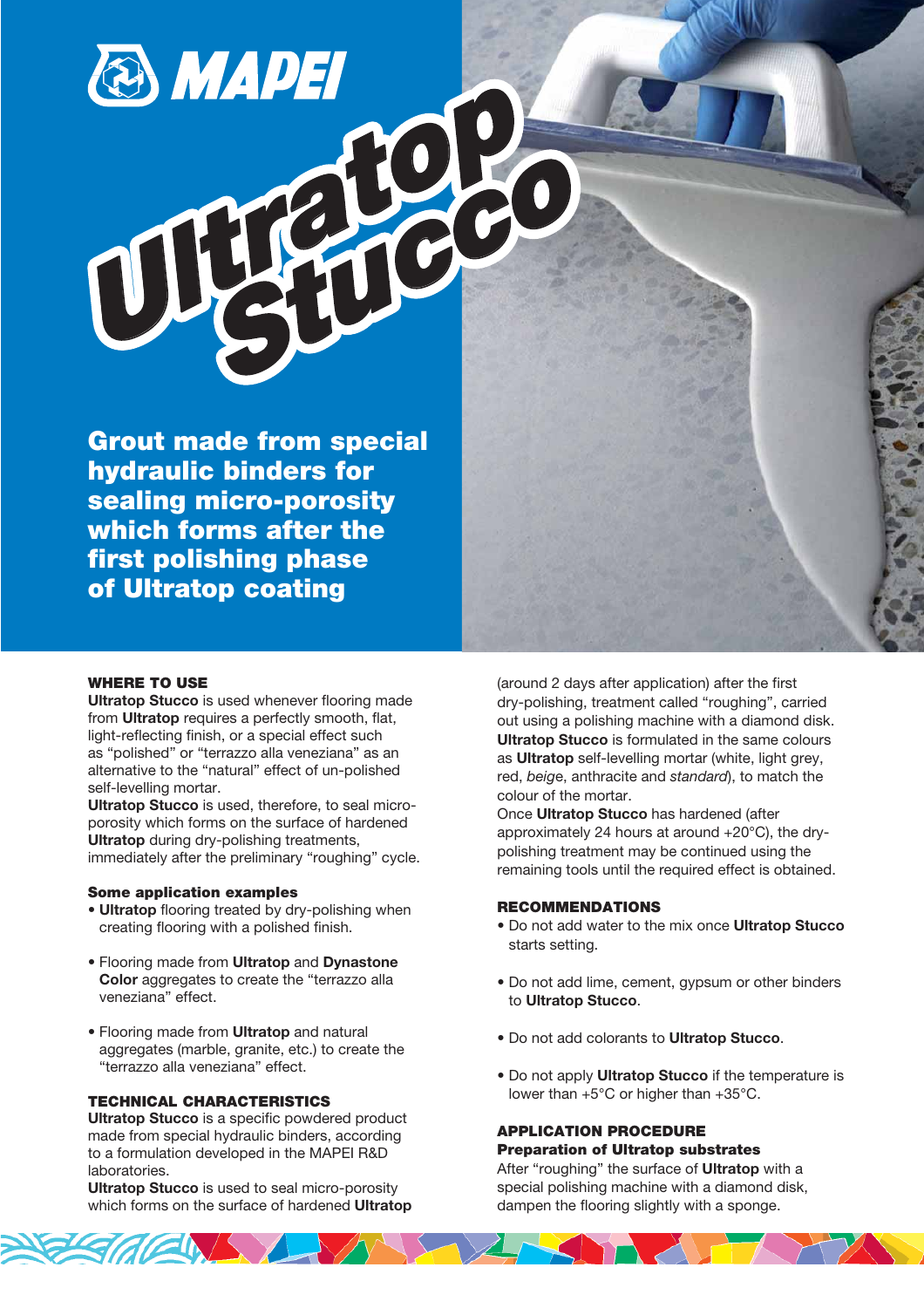



Damping the surface with a sponge



Application of **Ultratop Stucco** 

# TECHNICAL DATA (typical values)

# PRODUCT IDENTITY

| <b>Consistency:</b>                    | fine powder                                                               |
|----------------------------------------|---------------------------------------------------------------------------|
| Colour:                                | light grey, standard, white, beige, red and anthracite                    |
| Bulk density (kg/m <sup>3</sup> ):     | 850                                                                       |
| Dry solids content (%):                | 100                                                                       |
| APPLICATION DATA (at +23°C - 50% R.H.) |                                                                           |
| <b>Mixing ratio:</b>                   | 30-40 parts of water per 100 parts by weight of<br><b>Ultratop Stucco</b> |
| Density of mix (kg/m <sup>3</sup> ):   | 1,700-1,800                                                               |
| <b>Application temperature:</b>        | from $+5^{\circ}$ C to $+35^{\circ}$ C                                    |
| Workability time (in drum):            | 50-60 min.                                                                |
| <b>Setting time:</b>                   | 100-150 min.                                                              |

### Preparation and application of the product

Prepare the mix in the colour required and mix Ultratop Stucco with 30-40% by weight of clean water using a low-speed electric mixer to form the consistency required.

Apply the grout on the dampened Ultratop surface using a smooth rubber spreader to fill all the porosities on the surface. Wait until **Ultratop Stucco** is completely dry (approximately 24 hours at +20°C-23°C), before completing the polishing operations using the remaining tools to create a shiny, light-reflecting finish.

### Cleaning

While still fresh, **Ultratop Stucco** may be cleaned from tools using water. Once hardened, it must be removed mechanically.

### **CONSUMPTION**

According to the micro-porosities present on the surface of the Ultratop.

### PACKAGING

Ultratop Stucco is supplied in 5 kg drums.

### **STORAGE**

Ultratop Stucco remains stable for 12 months if stored in a dry place in its original, sealed packaging.

### SAFETY INSTRUCTIONS FOR PREPARATION AND APPLICATION

Ultratop Stucco it is not considered a dangerous substance according to current standards and regulations regarding to the classification of mixtures. Use protective gloves and clothing.

For further and complete information about the safe use of our product please refer to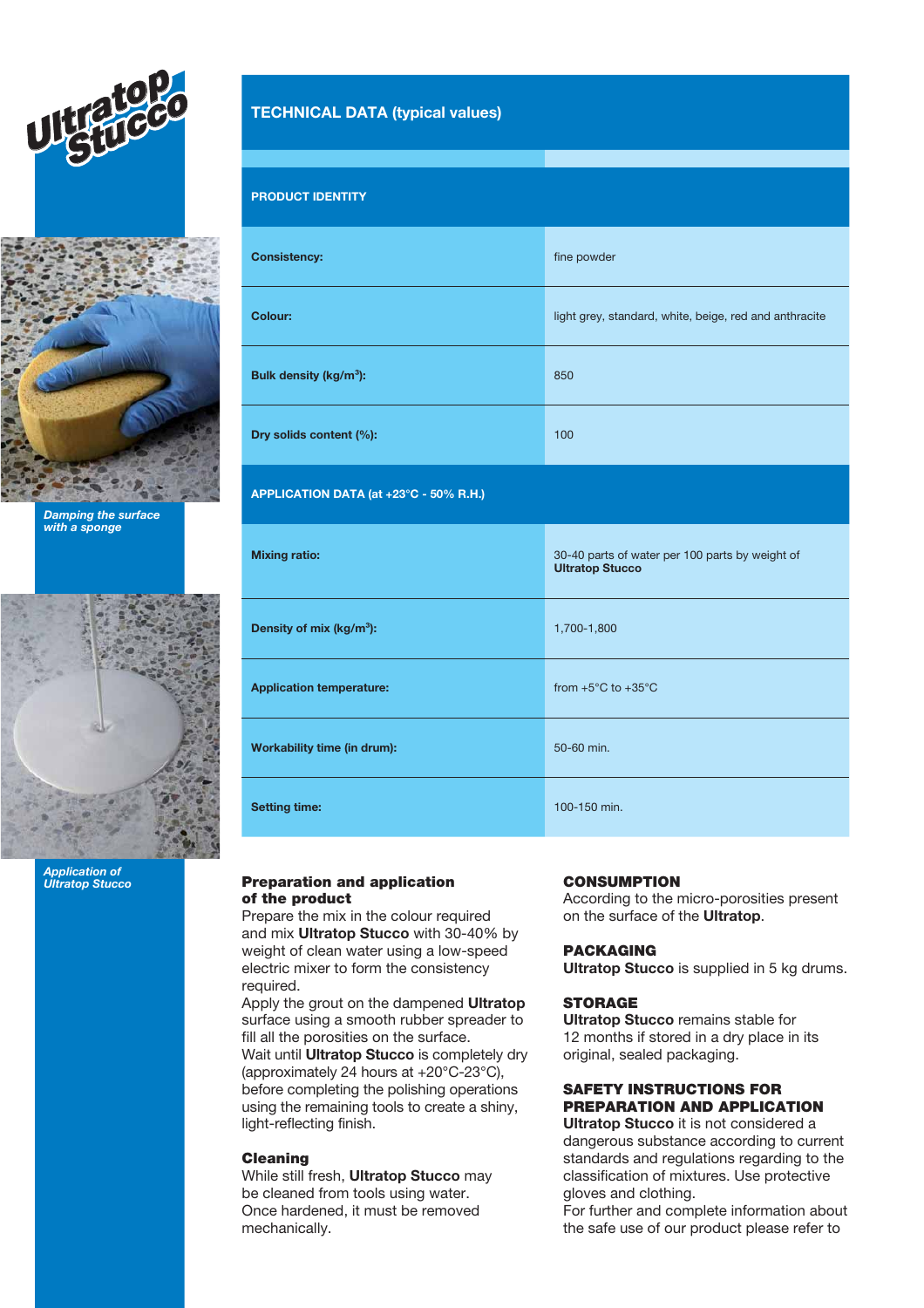our latest version of the Material Safety Data Sheet.

# PRODUCT FOR PROFESSIONAL USE.

### WARNING

Although the technical details and recommendations contained in this product data sheet correspond to the best of our knowledge and experience, all the above information must, in every case, be taken as merely indicative and subject to confirmation after long-term practical application: for this reason, anyone who intends to use the product must ensure

beforehand that it is suitable for the envisaged application: in every case, the user alone is fully responsible for any consequences deriving from the use of the product.

Please refer to the current version of the Technical Data Sheet, available from our website www.mapei.com

All relevant references for the product are available upon request and from www.mapei.com